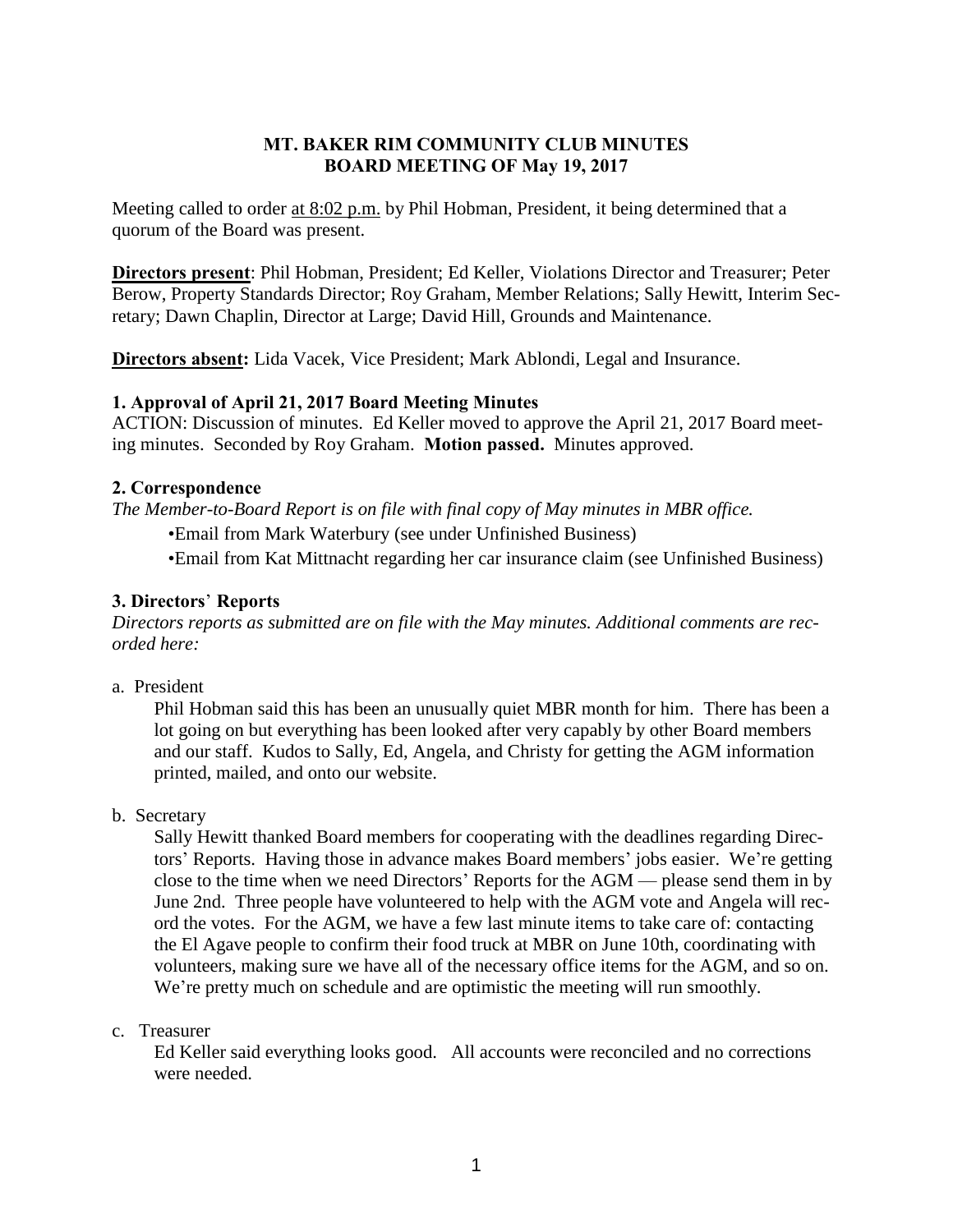Administration expenses are at 21.6% of annual budget with AGM expenses of \$616.44 so far that includes all printing and mailing. Another \$700.00 in expected food expense and will bring our total to right about the same as last year and about \$100.00 under budget.

Maintenance and repairs are well below budget at this time and are expected to even out as the summer season progresses. The same applies to supplies.

Payroll and taxes are at projected level for our budget.

Utilities are also slightly lower than expected at this time with only the gatehouse electric higher than projected.

Our *late dues* letter has brought our unpaid dues to under \$19,000.00 at the end of April and an additional \$2,000.00 has been paid as of May  $13<sup>th</sup>$ . This leaves less than 20 members to pay before our deadline on June 1<sup>st</sup>.

Ed said he asked Angela in the office why the vendor gate card income has been  $low - so$ Angela and Christy sent letters to vendors and we're getting money in from vendors for renewed gate cards. We haven't been deactivating vendors' cards.

Phil Hobman thanked Ed for the summary and for the work he does.

## d. Legal and Insurance

Mark Ablondi did not attend the meeting due to a travel commitment. In his report, he wrote the following:

Burgis Lien & Foreclosure: Property taxes and MBR annual dues have not been paid in 2016 or 2017. To foreclose, our attorney would have to file a lawsuit and MBR pays all expenses. Likely not worth the effort and expense to foreclose on this property as we may not recoup our expenses in what would probably be an eventual tax sale. Presently we are just out the unpaid dues \$1,300, tree removal \$250, and the lien fee \$350 for a total of \$1,900 (setting aside our in-house tree removal labor and finance charges). We have a lien on the property, so if it does sell privately prior to a tax sale we should recoup those costs. I recommend we cut our losses, let the lien ride, and not foreclose on the property.

Automated External Defibrillator: No insurance policy or premium impacts if MBR installs an AED in the clubhouse/pool area. SSK did note that once purchased it needs to be added to our property list.

Bank Account Signers: SSK has no concerns/issues with a non-director being a signer for our bank accounts. They must however be a member in good standing or an employee.

Auto Accident Reimbursement: I've handed over the Kat Mittnacht accident reimbursement to Clear Risk Solutions (our NPIP insurance claim rep). We will eventually be invoiced for Kat's \$500 deductible; other outstanding costs mentioned in earlier emails should be covered.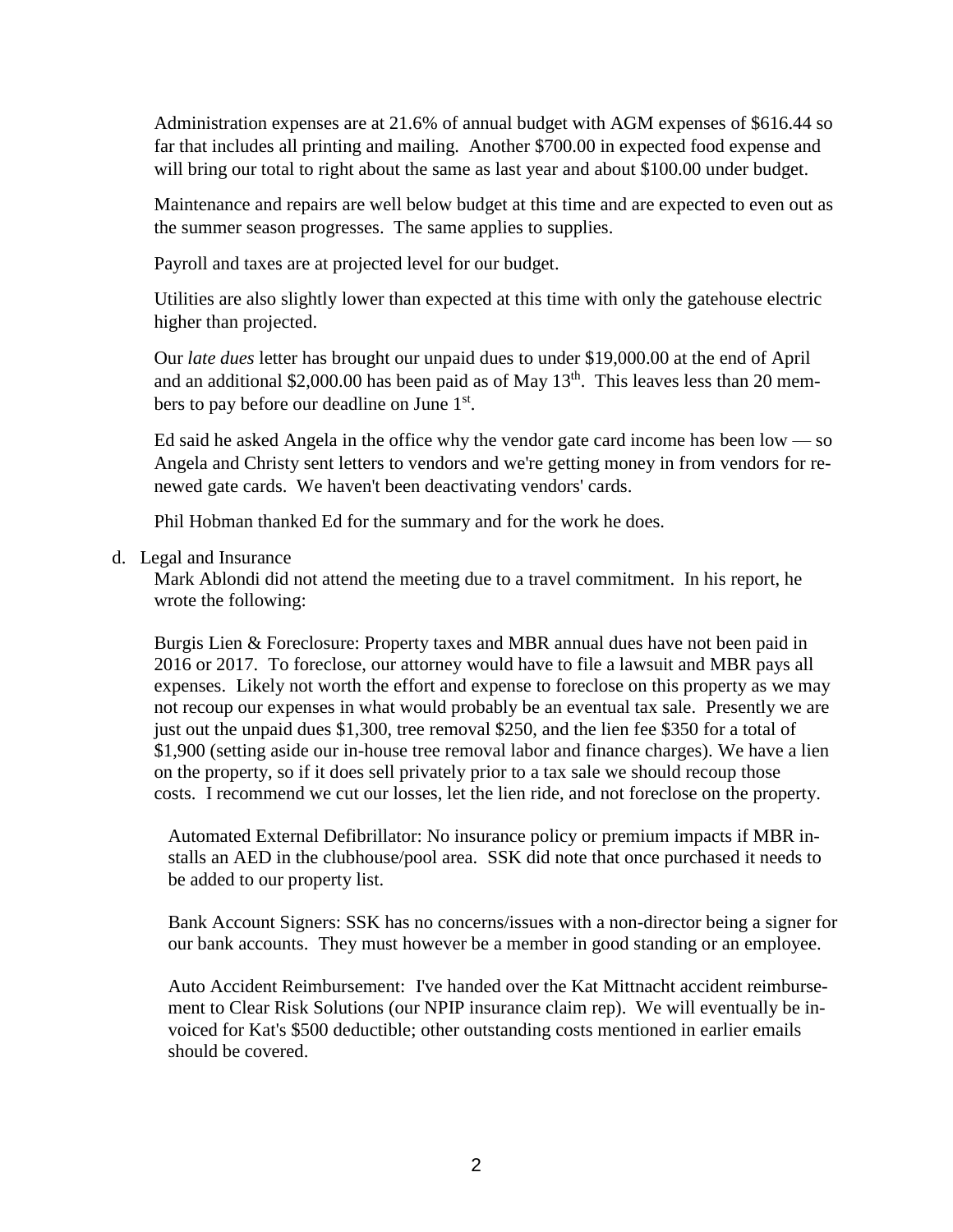Alcohol at MBR Events: I recommend all MBR-sponsored events including New Year's Eve be BYOB. This includes wine, champagne, etc. — no exceptions. We open ourselves up to extensive liability if we provide alcohol while we are currently covered if people bring their own. I believe this has been covered in past Board deliberations and I recommend that we stick to those past decisions: no MBR-provided alcohol.

e. Grounds and Maintenance

David Hill said it's been quiet. The pool will open tomorrow. Aaron Ebner, our new caretaker, has been contacting vendors. Aaron said vendors recommend a heat pump as less expensive and more efficient for the clubhouse. Aaron: everything is going well. He asked about pool furniture: umbrellas are \$255 each. The company we've been going with is reasonable. Dawn Chaplin asked about anchoring umbrellas for out behind the pool. Ed Keller said he knows someone who will donate a large umbrella.

Ed asked about commercial grade, if that's necessary. Aaron said it's important to have commercial products for sun blocking, due to better UVA protection, and durability. Capacity in the pool is 78 people and we have 80 chairs. Aaron thinks it would be good to purchase 4 more umbrellas. Ed Keller said there's money in the budget for clubhouse supplies — it's a question of: do we want a lower-priced source and is there a warranty. Aaron said there's a price point that guarantees quality: \$250. David Hill asked what we're short on and Aaron said umbrellas. Phil Hobman says we should go ahead and buy umbrellas and umbrella tables, whatever we're budgeted for. Aaron mentioned Hank Kennedy, assistant part-time caretaker, will help with mowing this summer.

f. Property Standards

Peter Berow said he approved a temporary woodshed request for Ken Gronvold, 19015 Glacier Rim Drive.

### g. Violations

Ed Keller said he and Aaron drove around looking at properties and saw a new shed going up on Canyon Lane. A compliance request hasn't been submitted. Ed has asked Aaron to continue with being proactive and deal with small issues as they come up, talking to members and then sending compliance requests.

Regarding the Gavac property: their car will be put in their garage and their boat will be under lattice and will be sheltered from view.

Aaron will talk to Erik Jacobsen about his cars: all cars must be visibly licensed. Ed said there's a fine line as to what we can legally do, as far as cars that aren't licensed and we can't see the backs of their cars to see license tabs. Ed Keller thinks the solution is to put a car-number limitation per lot.

#### h. Member Relations

Roy Graham said there were no new sales, so he has nothing new to report.

### i. Director-at-Large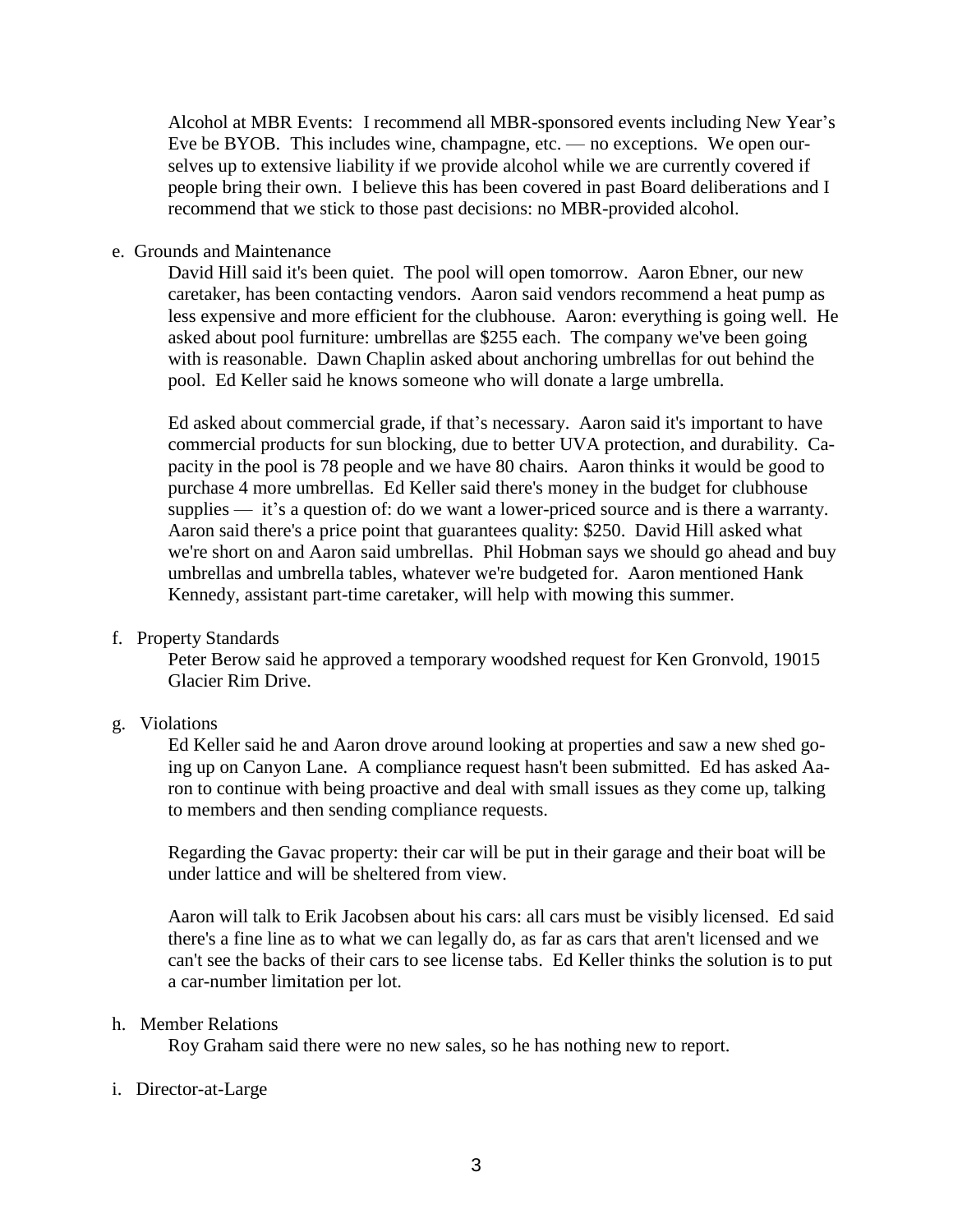Dawn Chaplin reported 50 kids attended the Easter Egg Hunt. She wasn't expecting 50 kids, so she didn't have enough eggs (150 or so). Dawn said families come to events held in the clubhouse — we need popups out in the fenced area so their kids can go outside. Ed Keller asked Dawn for prices. Dawn requested \$400 for the two events: Summer Carnival on July 22 and Family Fun Day on August 5 (barbeque and dance). David Hill said the person serving food needs a license. Other Board members said not if we keep it on the donation level, i.e. donate \$2.50 for a hot dog.

ACTION: Dawn Chaplin moved the Board funds her \$400 for the two events. Pete Berow seconded. **Motion passed.**

Ed Keller will ask Angela to deposit \$400 in the social account. Ed asked Dawn to turn in receipts by the end of the month.

# **4. Unfinished Business**

**a.** Discussion of AED (defibrillator) insurance issues: Per Mark Ablondi's report, there is no insurance issue. Aaron: the AED would be in a case, and an alarm goes off if it's opened. Ed Keller said we need to add it to our list of property items. ACTION: Pete Berow moved we purchase an AED. Dawn Chaplin seconded. **Motion passed.** To be expensed to clubhouse supplies.

b. Air hockey table: will we accept the donation? We accepted the donation and it's in the clubhouse. Thanks to Cheylane Adams, 12007, who donated the air hockey table.

c. Mark Waterbury would like his recent (4th) fine rescinded: he has proof of licensing. Ed Keller mentioned Mr. Waterbury submitted proof of his vehicle license to the office. He's asking for all fines to be rescinded, less than \$400. Ed said he's had since last fall to take care of this. Roy Graham said he needs to be here at a Board meeting. Ed summed up the discussion: Mr. Waterbury's current appeal is declined until he attends a meeting. Ed asked if we want a stipulation the fines should be paid within 30 days. Dawn Chaplin suggested we drop the last fine, so his total is reduced to \$300. ACTION: Ed Keller moved we rescind the last \$100 of Mark Waterbury's fines and he needs to make provisions to pay the rest within thirty (30) days. Roy Graham seconded. **Motion passed.** 

d. Kat Mittnacht's request for reimbursement for the portion of her accident claim that her insurance is not covering: Phil Hobman said this is being looked after by our insurance company. Aaron will follow up on this.

e. Approval of Resolution 2017-01: bank account signers (is our insurance company okay with bank signers other than Board members or staff?): Yes, there is no issue from our insurance company. The new signers, Dodie (Caroline) Fox and Aaron Ebmer, need to sign forms.

## **5. New Business**